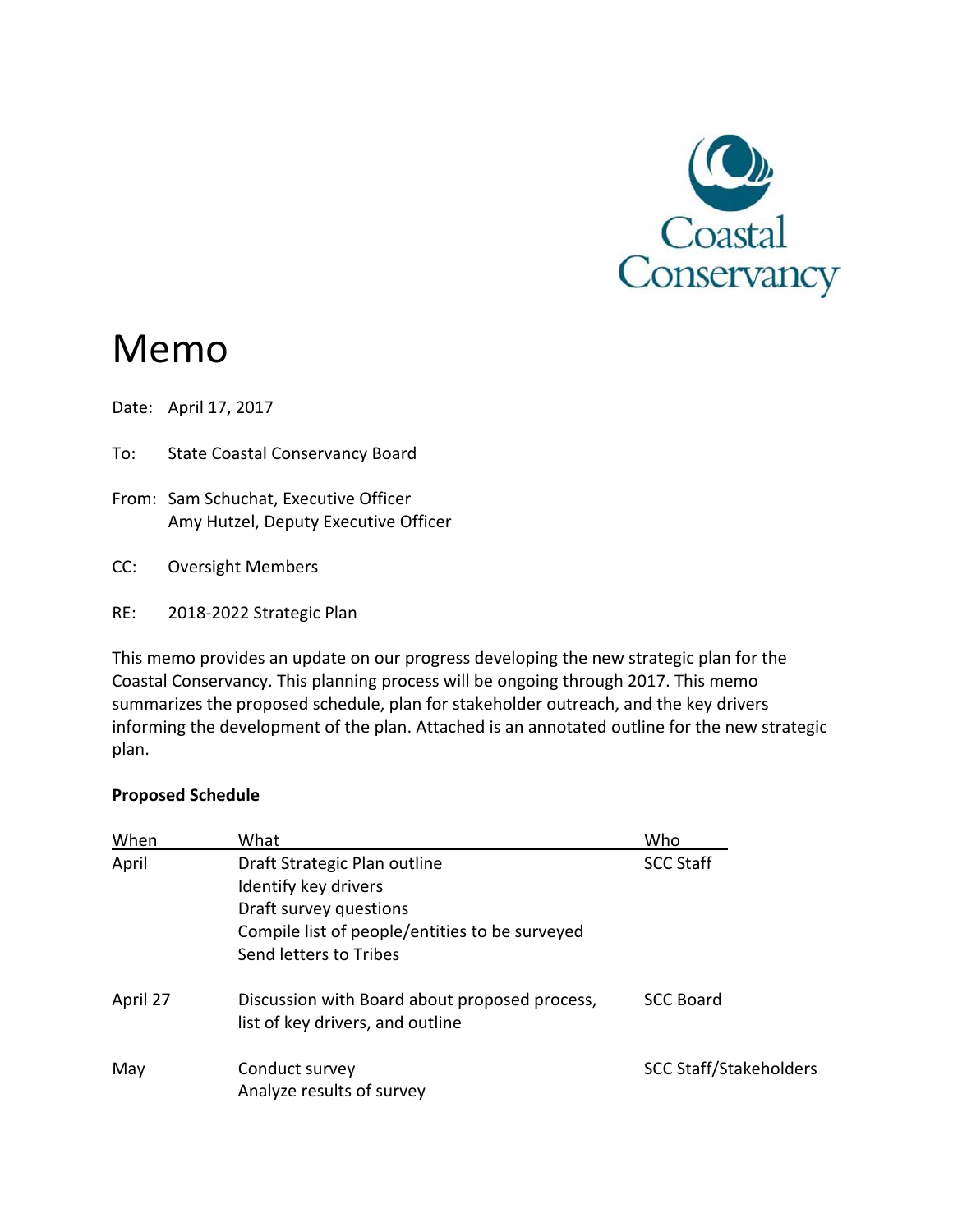|               | Draft goals and objectives                                                                         |                            |
|---------------|----------------------------------------------------------------------------------------------------|----------------------------|
| June 15       | Discussion with Board about survey results,<br>goals and objectives, & descriptions of key drivers | <b>SCC Board</b>           |
| June - August | Write Draft Plan & add numerical objectives                                                        | <b>SCC Staff</b>           |
| September 14  | Release Draft Plan to Board, public, Tribes                                                        |                            |
| September 28  | Discussion with Board about Draft Plan                                                             | <b>SCC Board</b>           |
| October 14    | End of Public Comment Period                                                                       |                            |
| October       | Revise plan based on feedback<br>from Board, Public, and Tribes                                    | <b>SCC Staff</b>           |
| November 10   | <b>Release Final Plan</b>                                                                          |                            |
| November 30   | Board meeting, final adoption                                                                      | <b>SCC Board</b>           |
| January 2018  | Publish Strategic Plan and Executive Summary                                                       | <b>SCC Staff</b>           |
| 2018-22       | Work to accomplish objectives<br>Annual progress reports                                           | <b>SCC Board and Staff</b> |

Write descriptions of key drivers

#### **Stakeholder Outreach**

One of our initial steps in developing the new strategic plan is to conduct surveys of many of our key stakeholders and partners. The purpose of this survey is to ask our partners what they believe are our core strength and weaknesses, as well as what they view as the key drivers facing coastal management and restoration, and specifically facing the State Coastal Conservancy. We will also use these surveys to better understand how the Conservancy's work can be relevant to and support the priorities of our partners in the future and to gather ideas about what efforts the Conservancy should focus on.

We plan to conduct the survey using Survey Monkey (or a similar online survey site). We will send the survey to over 500 representatives from cities and counties; special districts; nonprofits and land trusts; federal and state agencies; Tribes; state, federal, and local elected officials; and advocacy and community organizations. Attached is a draft survey instrument. When we developed the 2013‐2018 Strategic Plan, Conservancy Regional Managers and Executive Staff conducted face‐to‐face interviews to gather this data, but it was an extremely time‐intensive effort and we do not believe that repeating the interviews would gain us significant new knowledge. There may also be some advantages to an online survey in terms of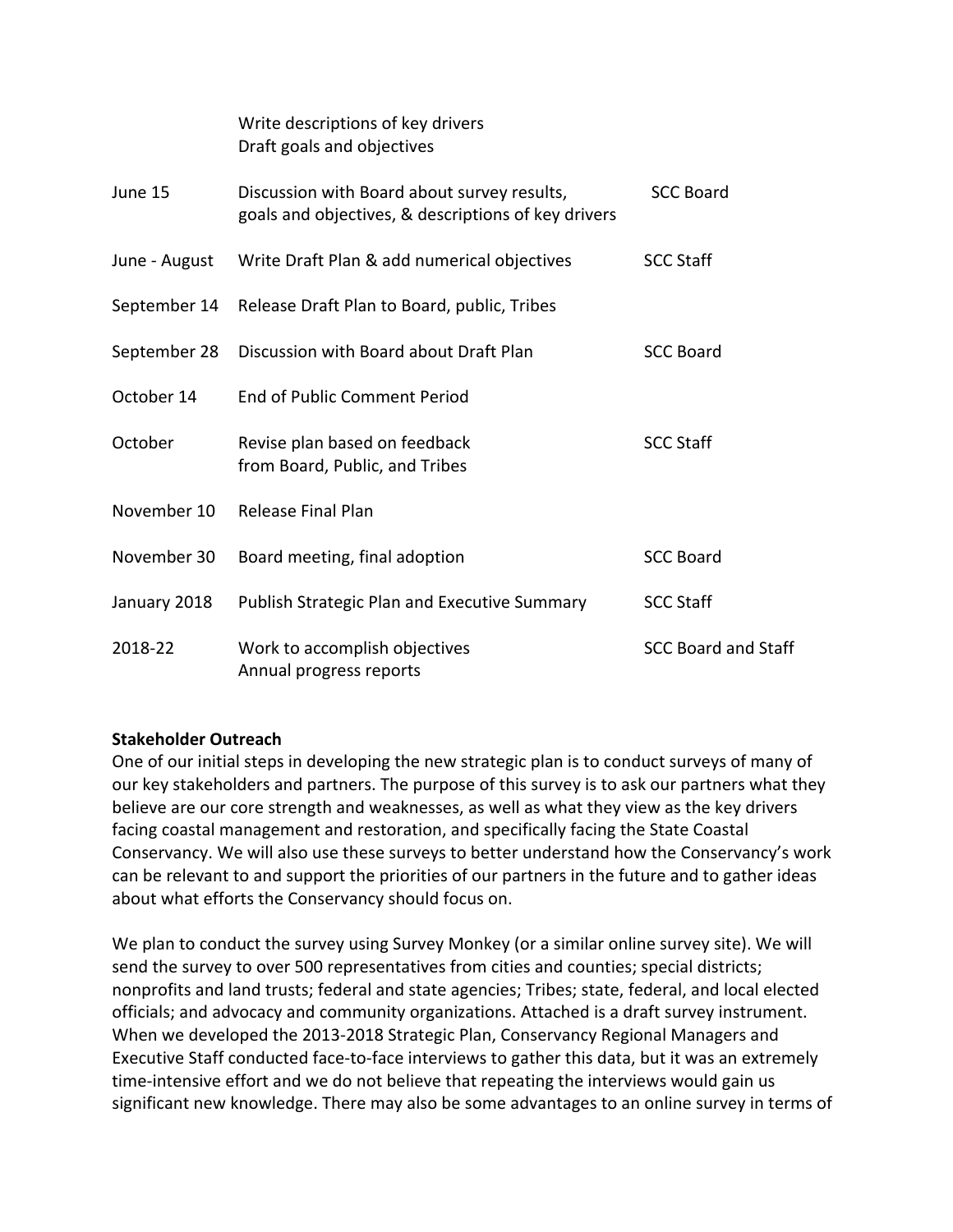ability to reach a wider audience and the respondents' willingness to share constructive criticism.

#### **Mission Statement**

The mission statement in both the Coastal Conservancy's 2007 and 2013 Strategic Plans was:

*The Coastal Conservancy acts with others to preserve, protect, and restore the resources of the California coast, ocean, and the San Francisco Bay Area. Our vision is of a beautiful, restored, and accessible coastline, ocean and San Francisco Bay Area.* 

We propose revising the mission statement:

*The State Coastal Conservancy's vision is of a beautiful, restored, and accessible coastline and San Francisco Bay Area for current and future generations of Californians. We act with others to protect, restore, and increase access to California's coast, its watersheds and the San Francisco Bay Area.*

### **Key Drivers**

These five key drivers will guide the development of the Strategic Plan goals and objectives.

### *Global Drivers*

• Sea Level Rise & Climate Change

The inevitable impacts of climate change, including sea level rise, are a key driver in all of the Conservancy's work. The Strategic Plan update will need to incorporate the latest guidance and projections regarding future sea level. The Ocean Protection Council is updating its sea level rise guidance this spring and that information will be incorporated into the Strategic Plan. The Conservancy will need to continue to evaluate projects and priorities in the context of current understanding of climate change impacts.

### Equity & Vulnerable Communities

The Conservancy strives to benefit all Californians through our projects. There are populations in California (such as disadvantaged communities, persons with disabilities, people who are linguistically isolated, Tribes, and others) that disproportionally confront greater barriers to health and well‐being and face increased vulnerability to environmental issues. Our work to restore habitats and watersheds, provide public access and recreational opportunities, and increase resilience to climate change should promote equity and benefit vulnerable communities in California. The goals and objectives in the Strategic Plan will be developed within this context, and we propose adding a new, overarching goal to address this key driver.

#### *Operational Drivers*

Overlapping State Grant Programs

Since the last Strategic Plan, several other state agencies have started grant programs that directly overlap with the Coastal Conservancy's programs. As one example, the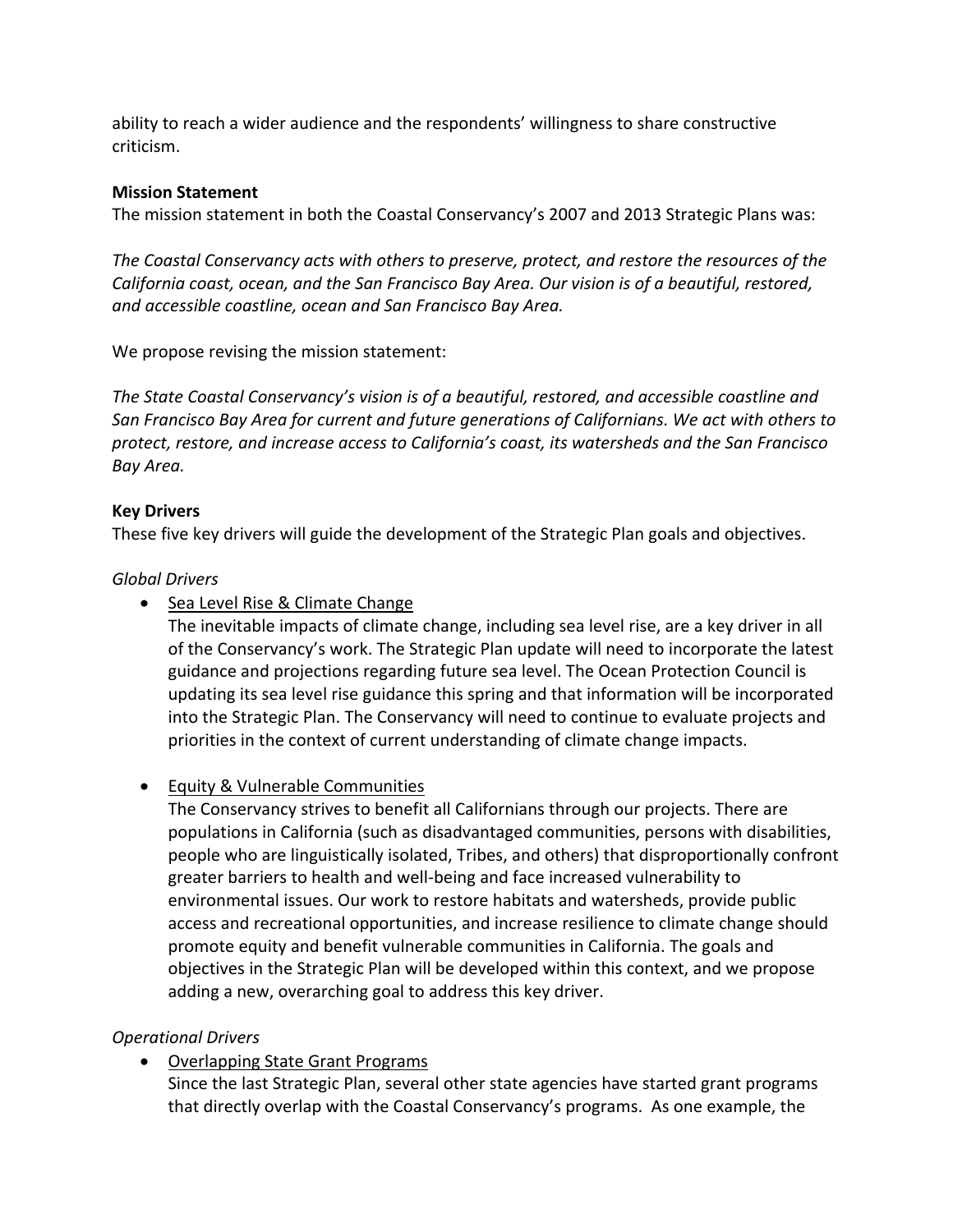California Department of Fish and Wildlife, the Ocean Protection Council and the Delta Conservancy now all have grant programs to fund wetland restoration within the Conservancy's jurisdiction. In identifying priorities for the next five years, the Conservancy needs to consider its role in the context of other, overlapping state grant programs

• State Funding for Operations & Programs/Projects

Recognizing that the bond funds that have supported operations for the past 15 years are running out, the Conservancy has worked to obtain general state operating fund and to diversify the funding sources for agency operations. The last strategic plan included a goal to implement a sustainable funding strategy for the Conservancy. The agency has made significant progress diversifying support funding and bringing in outside funds for staff, but obtaining sustainable state funding for operations is still a key driver for the agency.

#### Future of Federal Funding for Conservation

The change of administration at the federal level may profoundly reduce the role of federal agencies in conservation. The 2018 President's budget proposes dramatic cuts in funding for multiple federal environmental programs. These cuts, if approved by Congress, would impact the Conservancy's work to protect and restore coastal resources. Federal funding has been important for implementation of the Conservancy's projects, as well as for staff support. Potential reductions in federal funding would affect what the Conservancy can accomplish over the next five years.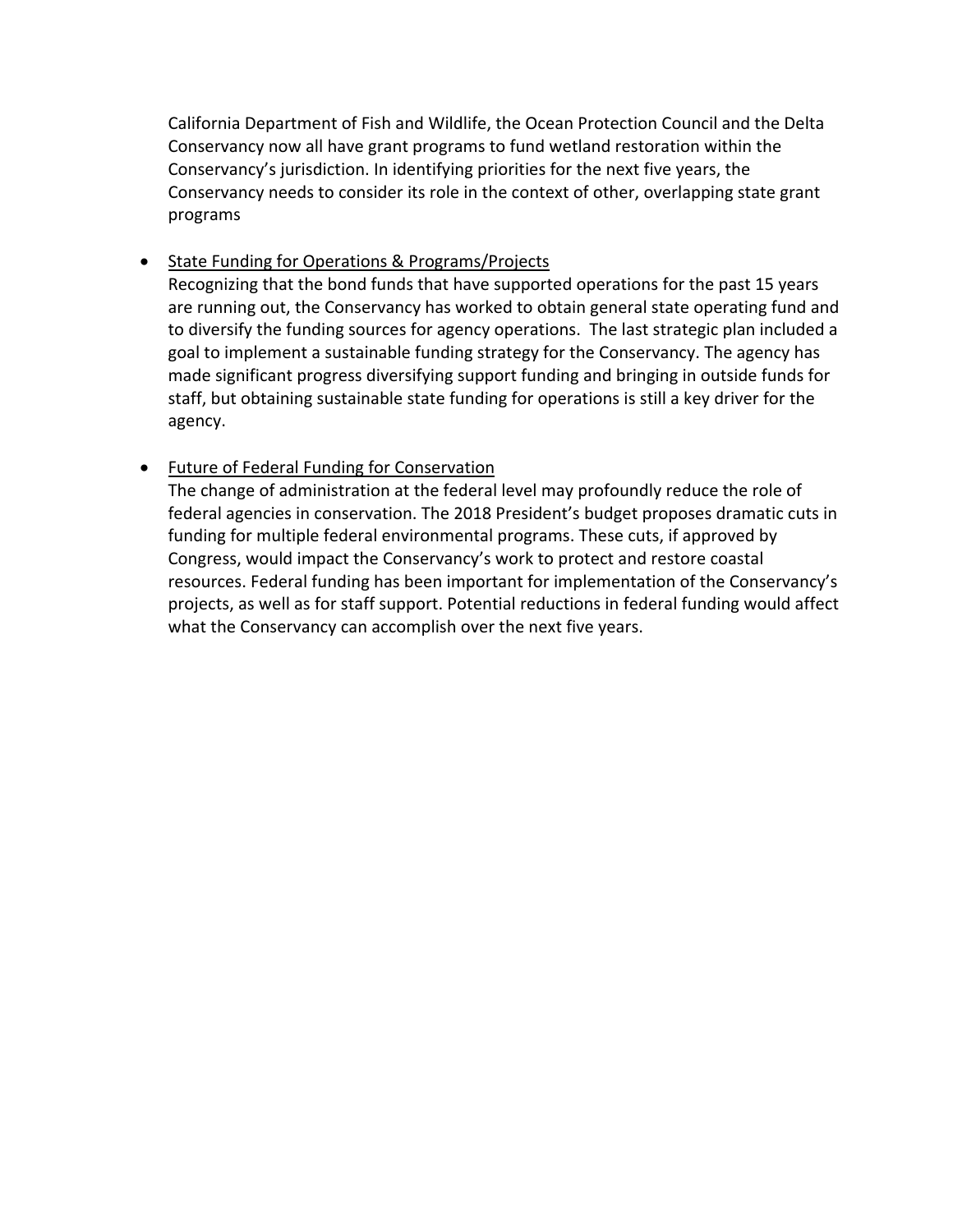# **Draft Survey Instrument**

What type of organization are you affiliated with?

- $\bullet$  City
- County
- Special District
- State Agency
- Federal Agency
- Tribe
- Non-Profit Land Trust
- Non-Profit (not Land Trust)
- Community Group
- Private Business
- **•** Individual
- Other

What part of California do you work in (select all that apply)?

- North Coast *(coastal Marin, coastal Sonoma, Mendocino, Humboldt, and Del Norte Counties)*
- San Francisco Bay Area *(9‐county Bay Area, minus coastal San Mateo, coastal Marin, and coastal Sonoma)*
- Central Coast *(coastal San Mateo, Santa Cruz, Monterey, San Luis Obispo, and Santa Barbara Counties)*
- South Coast *(Ventura, Los Angeles, Orange, and San Diego Counties)*
- Entire Coast
- Entire State
- Other

How long have you worked with the State Coastal Conservancy?

- Over 5 years
- Less than 5 years
- I have not yet worked with the Conservancy

What have you worked with the Conservancy to accomplish (select all that apply)?

- Public Access
- Trails
- Land Acquisition
- Wetland Restoration
- Watershed Restoration
- Climate Change Adaptation
- Environmental Education or Interpretation
- I have not yet worked with the Conservancy
- Other (Allow for fill-in)

On a scale of 1‐5, how important do you think each of these Conservancy goals are:

- Complete the Coastal Trail
- Expand public access to the coast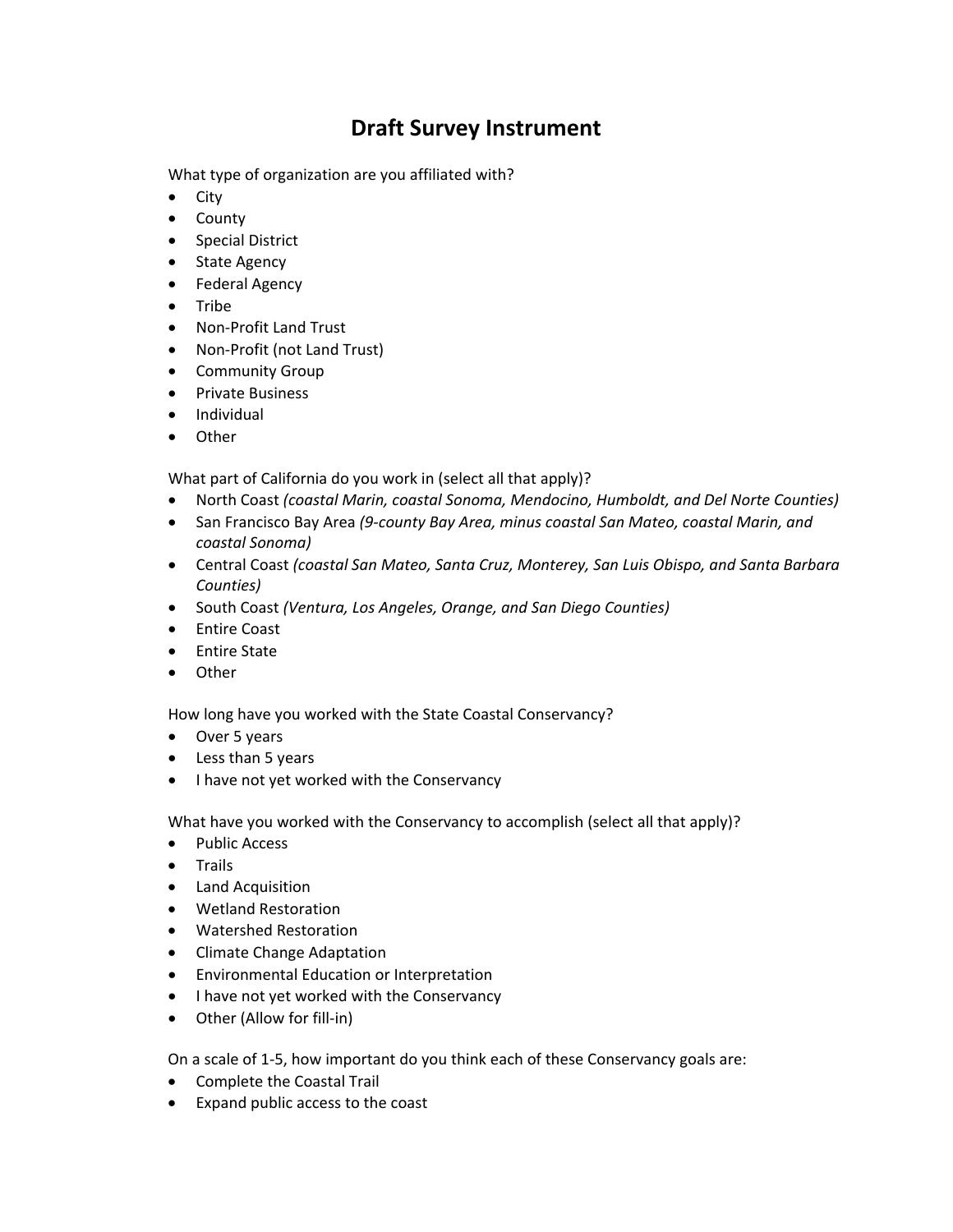- Address affordability of coastal visits for low-income populations
- Revitalize urban waterfronts
- Protect coastal lands
- Restore coastal habitats
- Restore coastal watersheds
- Protect coastal farmland, rangeland, and working forests
- Work with willing landowners to steward coastal farmland, rangeland, and working forests
- Enhance resiliency of coastal communities and ecosystems to impacts of climate change
- Conduct sea level rise vulnerability assessments and adaptation projects
- Improve the natural environment in disadvantaged communities
- Support environmental education and interpretation programs

San Francisco Bay Area (only for people who indicated they work in SF Bay Area, entire coast, or entire state)

- Protect lands in the Bay Area
- Restore habitats and watersheds in the Bay Area
- Provide public access facilities and programs in the Bay Area
- Complete the Bay Trail and Bay Area Ridge Trail
- Protect Bay Area farmland, rangeland, and working forests

If you had to describe the State Coastal Conservancy in one word, what word would you use?

In the next five years, what will be your organization's top three priorities?

In the next five years, what do you think the top priority of the Conservancy should be?

What two things do you like about working with the Conservancy?

What are two ways the Conservancy could improve how it works to accomplish projects?

Do you have any other comments or ideas?

THANK YOU!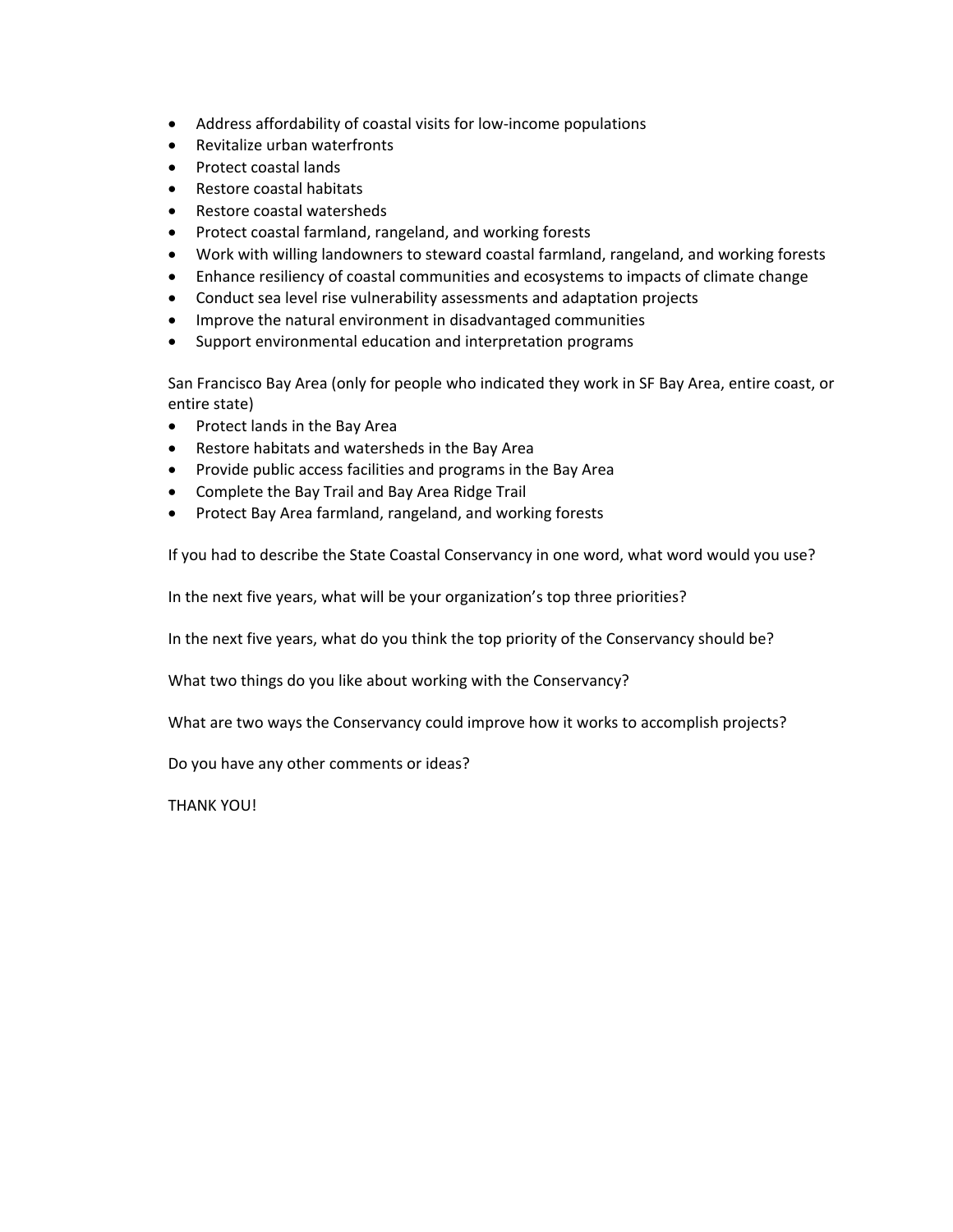# **Draft Annotated Outline**

### **Introduction**

#### **State Coastal Conservancy's Mission**

*The State Coastal Conservancy's vision is of a beautiful, restored, and accessible coastline and San Francisco Bay Area for current and future generations of Californians. We act with others to protect, restore, and increase access to California's coast, its watersheds and the San Francisco Bay Area.*

#### **Importance of our work to the people of California**

#### **Map of where we do our work**

#### **What are our core jobs and core strengths?**

(Fill in info from surveys – below is list of how we view ourselves)

- Relationships with local governments, nonprofits, and other public agencies
- Broad authorities includes multiple issues, resource protection and economic development
- Collaborating bringing parties together
- Leading/Facilitating long‐term, landscape‐scale projects and programs
- $\bullet$  Responsiveness flexibility, adaptability
- Solving problems/conflicts
- Seeking multi-objective solutions
- Piloting innovative solutions to complex problems
- Providing expertise on natural adaptation and green infrastructure
- Essential to health of coastal resources and coastal economy
- Planning integrating issues and information, bringing science to bear, identifying large scale solutions
- Funding implementation of on‐the‐ground projects making things happen
- Identifying and addressing emerging issues

#### **How We Work** (from 2013 Plan)

The Conservancy is a problem‐solving agency, emphasizing accomplishment rather than focusing on policies or processes. In order to complete successful projects, the Conservancy has led many regional and local planning efforts to engage local communities and other stakeholders in finding solutions to multi‐faceted coastal resource challenges.

 The Conservancy works on behalf of the citizens of California, developing innovative projects to enhance coastal resources for the benefit of all.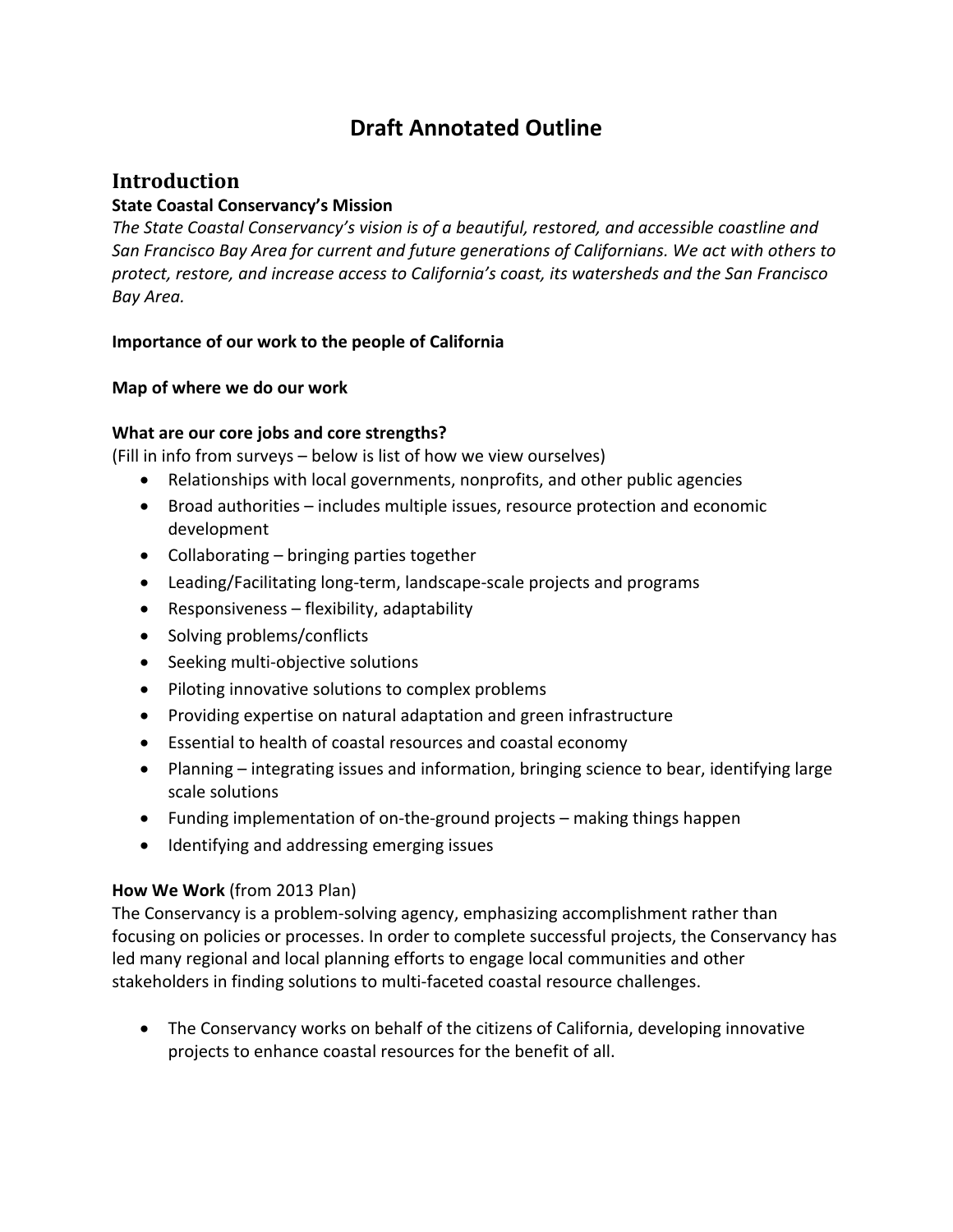- The Conservancy works on a range of geographic scales to plan and implement projects that achieve multiple objectives, such as restoration of habitats, completion of trails and recreational amenities, and economic enhancement of urban waterfronts.
- The Conservancy employs the best available science for each project, subjecting its projects to independent scientific review when appropriate. The Conservancy employs innovative techniques in resolving land use conflicts, developing plans, and implementing projects.
- The Conservancy staff adds value by its combination of technical knowledge, commitment to community involvement, skill at communicating the needs of the coast and San Francisco Bay region to decision makers, and experience in helping to address coastal issues.
- The Conservancy works through transparent, public processes and Conservancy projects are discussed and acted upon by the board with a full opportunity for public involvement.
- The Conservancy strives to be as efficient as possible by limiting the level of bureaucratic process to what is essential to ensure adequate public involvement and to meet legal requirements.

#### **Accomplishments**

- Building Regional Trails
- Restoring Coastal Wetlands and Watersheds
- Protecting Important Coastal Resource Lands
- Preparing for Climate Change
- Leading Multi-Agency Partnerships

## **Context for this plan**

#### **Purpose of this Plan**

#### **Statewide Context: Key Drivers**

- 1. Sea Level Rise & Climate Change
- 2. Equity & Vulnerable Communities
- 3. Overlapping State Grant Programs
- 4. State Funding for Operations & Programs/Projects
- 5. Future of Federal Funding for Conservation

#### **Regional Context**: **summaries, major issues, and major efforts**

- North Coast
- San Francisco Bay Area
- Central Coast
- South Coast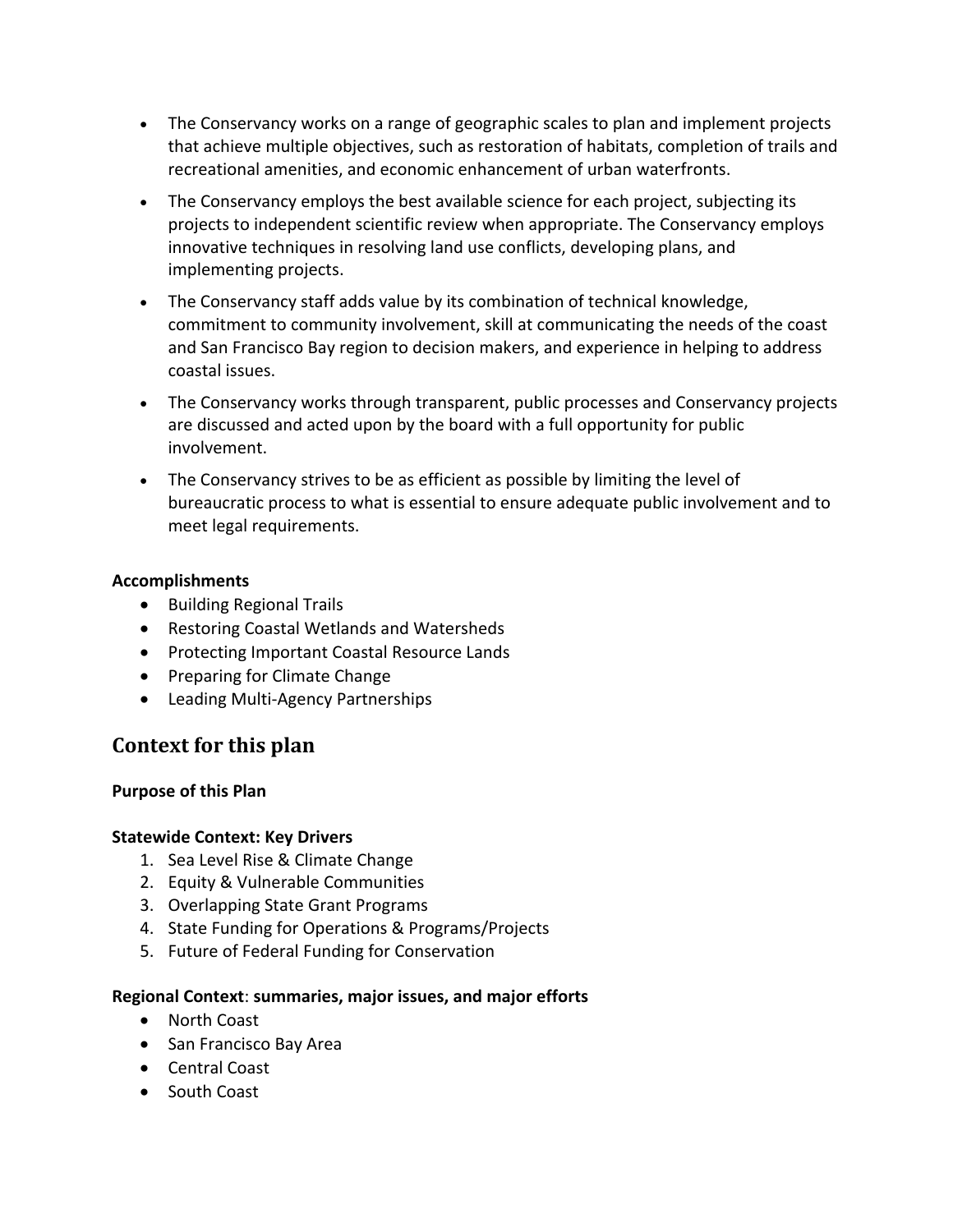# **The** Next Five Years (what we want to do)

The numerical objectives will be determined based on what we believe we can accomplish over five years, assuming annual funding remains at 2017 levels or slightly higher (i.e. Prop 1 funds plus additional source(s) of state funding in next 2‐3 years and continued federal grants).

#### **Public Access**

Goal 1: Develop the California Coastal Trail as a major recreational amenity, tourist attraction, and alternative transportation system.

Goal 2: Expand the system of coastal public accessways, open‐space areas, parks, and inland trails that connect to the coast.

Goal 3: Revitalize coastal and inland waterfronts that provide significant public benefits and promote economic development.

#### **Coastal Resources Conservation**

Goal 4: Protect significant coastal resource properties, including farmland, rangeland, and forests.

Goal 5: Enhance biological diversity, improve water quality, habitat, and other natural resources within coastal watersheds.

Goal 6: Enhance coastal working lands, including farmland, rangeland, and forests.

Goal 7: Enhance the resiliency of coastal communities and ecosystems to the impacts of climate change.

Goal 8: Expand environmental education efforts to improve public understanding, use, and stewardship of coastal resources.

#### **Santa Ana River Conservancy**

Goal 9: Design and construct new sections of the Santa Ana River Trail.

Goal 10: Improve public access, recreation, and educational facilities and programs within the Santa Ana River Parkway.

Goal 11: Protect and enhance natural habitats and connecting corridors, watersheds, scenic areas, and other open‐space resources of regional importance in the Santa Ana River watershed.

#### **San Francisco Bay Area Conservancy**

Goal 12: Identify and prioritize long‐term resource and recreational goals for the San Francisco Bay Area.

Goal 13: Protect and enhance natural habitats and connecting corridors, watersheds, scenic areas, and other open‐space resources of regional importance in the Bay Area.

Goal 14: Improve public access, recreation, and educational facilities and programs in and around San Francisco Bay, along the coast, the ridgelines, in urban open spaces, and natural areas.

Goal 15: Protect Bay Area working lands and support farmers and ranchers in implementing stewardship of the natural resources on their lands.